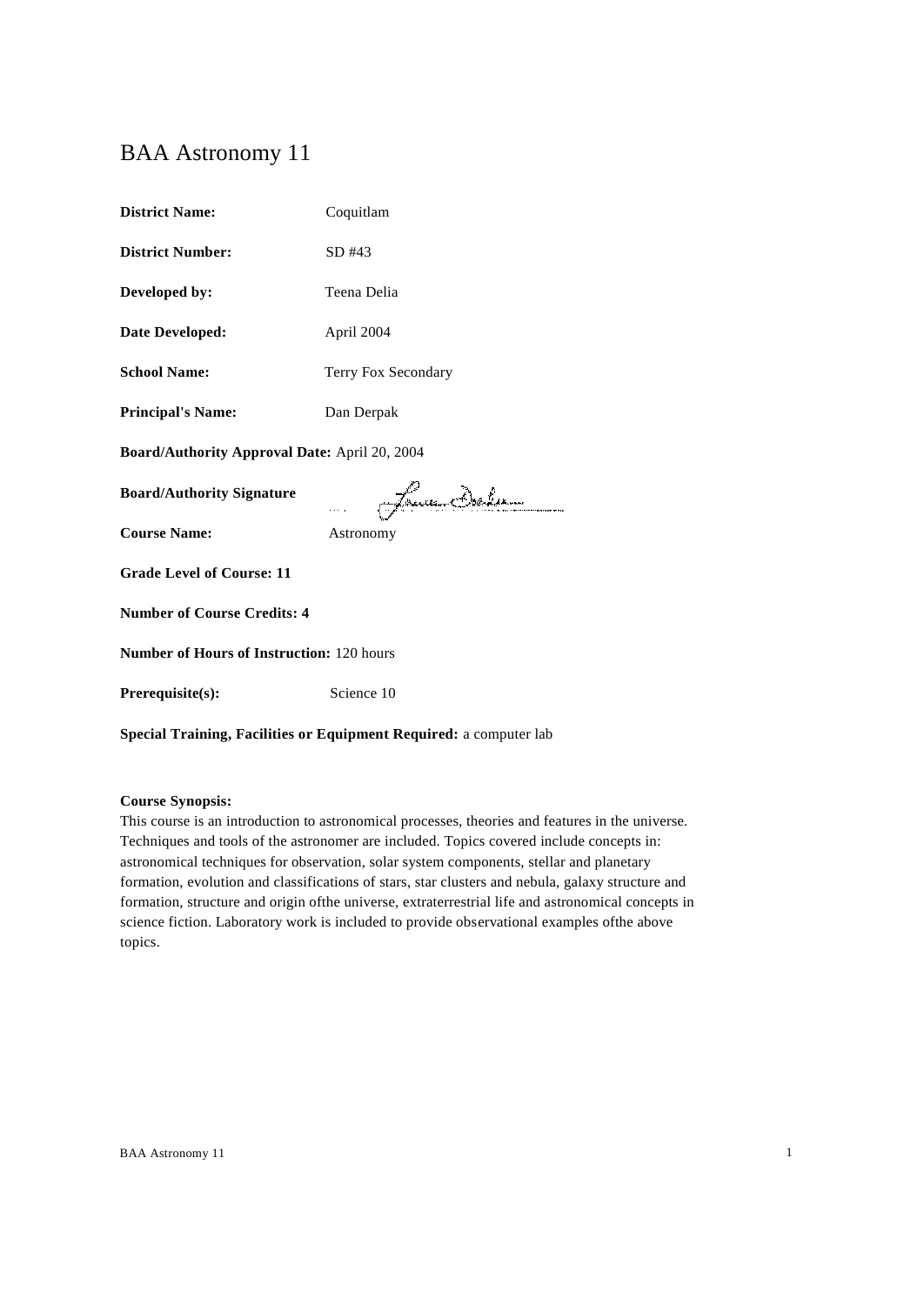### **Rationale:**

An educator's goal is to encourage students to desire life-long learning and to strive for excellence. If the students are particularly interested in Astronomy and it is not offered then the school system is not providing them with that avenue of learning. The online aspect of the course will teach the students (if they don't already know) that the Internet can be an excellent learning resource for the rest of their lives. Excellence is attained especially easily if a person is interested in what they are learning as is the case here, based upon the feedback -received regarding the possibility of Astronomy being offered.

| Unit/Topic | <b>Title</b>                  | <b>Time</b> |
|------------|-------------------------------|-------------|
| Unit 1     | The History of Astronomy      | 10 hours    |
| Unit 2     | <b>Telescopes</b>             | 15 hours    |
| Unit 3     | <b>Observing Our Sky</b>      | 15 hours    |
| Unit 4     | The Solar System              | 15 hours    |
| Unit 5     | <b>Our Galaxy</b>             | $15$ hours  |
| Unit 6     | <b>Our Universe</b>           | 10 hours    |
| Unit?      | <b>The Space Program</b>      | 15 hours    |
| Unit 8     | <b>Extra Terrestrial Life</b> | 10 hours    |
| Unit 9     | <b>Science Fiction</b>        | $15$ hours  |
|            | <b>Total Hours</b>            | 120 hours   |

# **Organizational Structure:**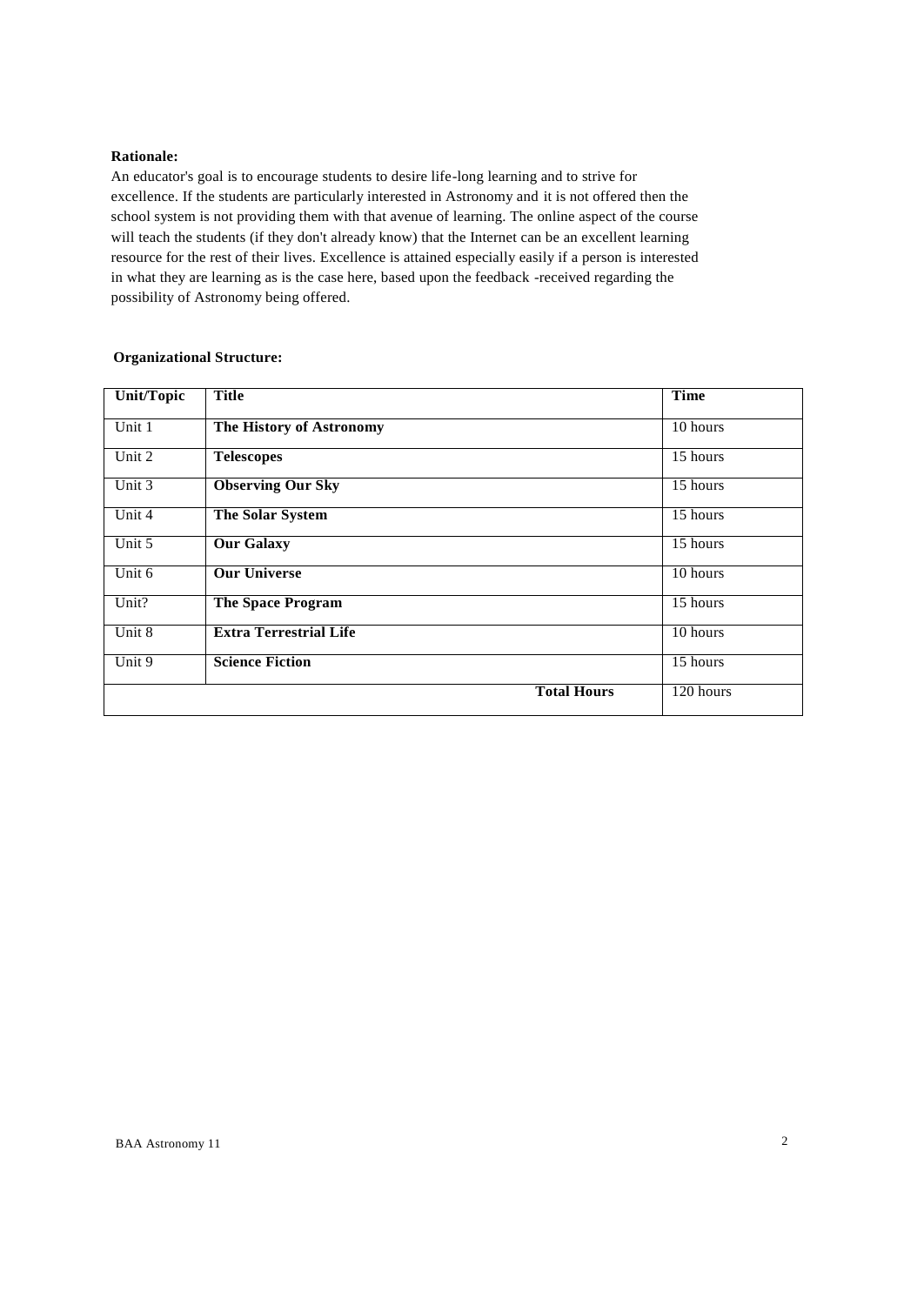# **Unit/Topic/Module Descriptions:**

# **Unit 1 - The History of Astronomy 10 hours**

# **Overview:**

History is studied, in part, so that humanity can understand past mistakes and attempt to avoid repeating them in the future. In Astronomy, a similar philosophy applies except it is expanded. Not only do astronomers want to avoid mistakes, but they also want to learn from past experts so they don't unintentionally "reinvent the wheel" in their research. As a result, the first curricular unit will be to review the history of this most interesting field.

# **Curriculum Organizer - Historical Context**

*It is expected that students will:*

- identify who the early astronomers were.
- identify where early astronomers lived.

# **Curriculum Organizer - Critical Analysis**

*It is expected that students will:*

- demonstrate an understanding of the context of when early astronomers lived.
- demonstrate an understanding of why early astronomers studied the heavens.
- describe the beliefs of the time and the conflict that resulted.
- evaluate the acceptability of the co-existence of science and religion.

# **Curriculum Organizer-Technology**

- identify who first designed the telescope.
- describe what was seen by the first telescopes.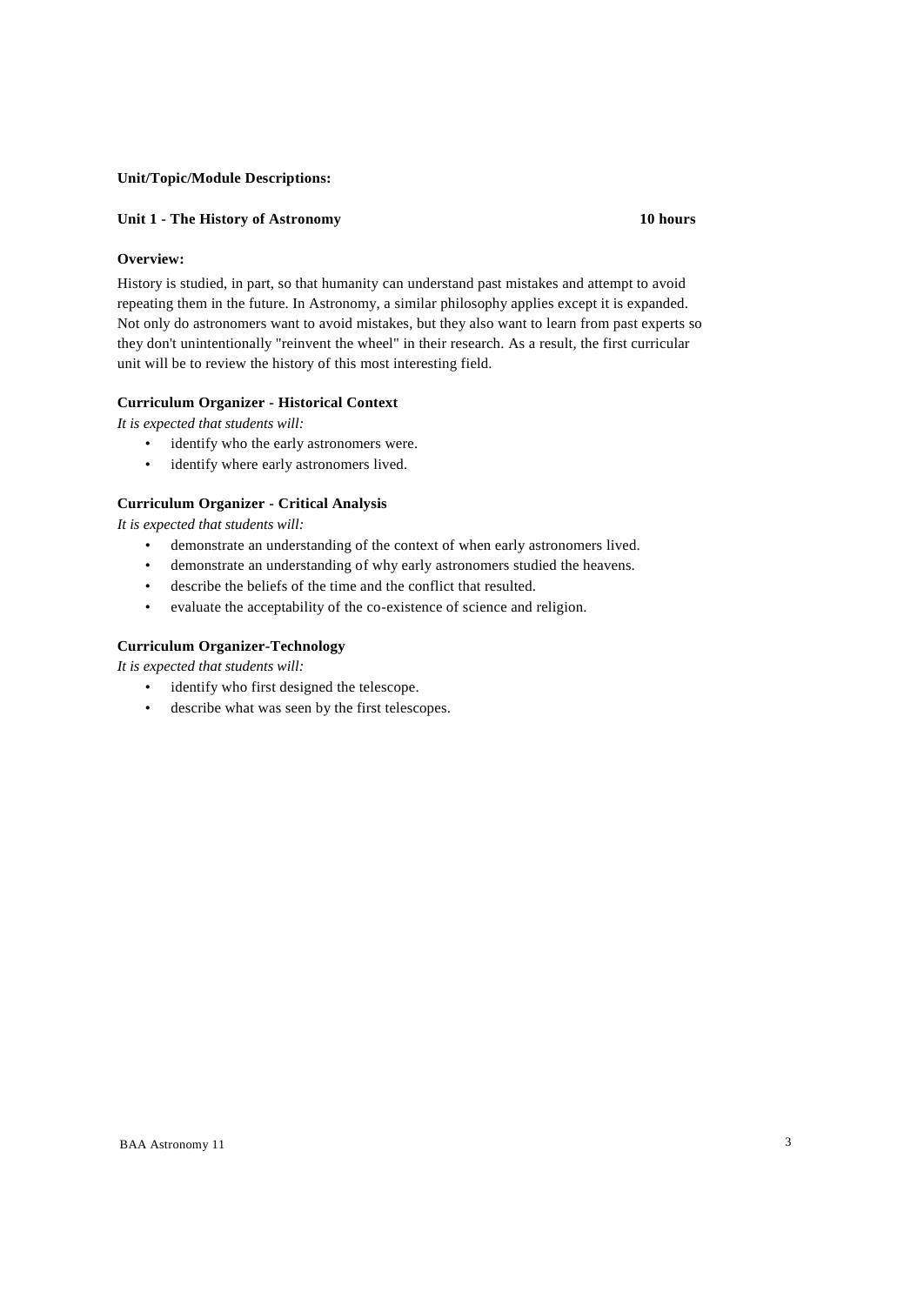# **Unit 2 - Telescopes 15 hours**

# **Overview:**

In this unit students will learn about telescopes. They will study the different types, other equipment that can be attached to them, where the best location is for a telescope to be, and the optics of reflector and refractors. Ultimately, they will build a simple telescope using lenses and cardboard tubes in an in-class lab. The class will visit several telescopes as well.

# **Curriculum Organizer - Technology**

*It is expected that students will:*

- compare the differences between types of telescopes.
- demonstrate the uses of a spectroscope.

# **Curriculum Organizer - Critical Analysis**

*It is expected that students will:*

- analyze simple spectroscope data.
- demonstrate an understanding of why a telescope in space is better.
- demonstrate an understanding of how lenses and mirrors work in creating a magnified image.

# **Curriculum Organizer - Current Knowledge**

*It is expected that students will:*

• identify the locations of the important earth-based telescopes.

# **Curriculum Organizer - Application**

- demonstrate observation techniques with a telescope.
- design a telescope using lenses and mirrors.<br>• build a simple telescope
- build a simple telescope.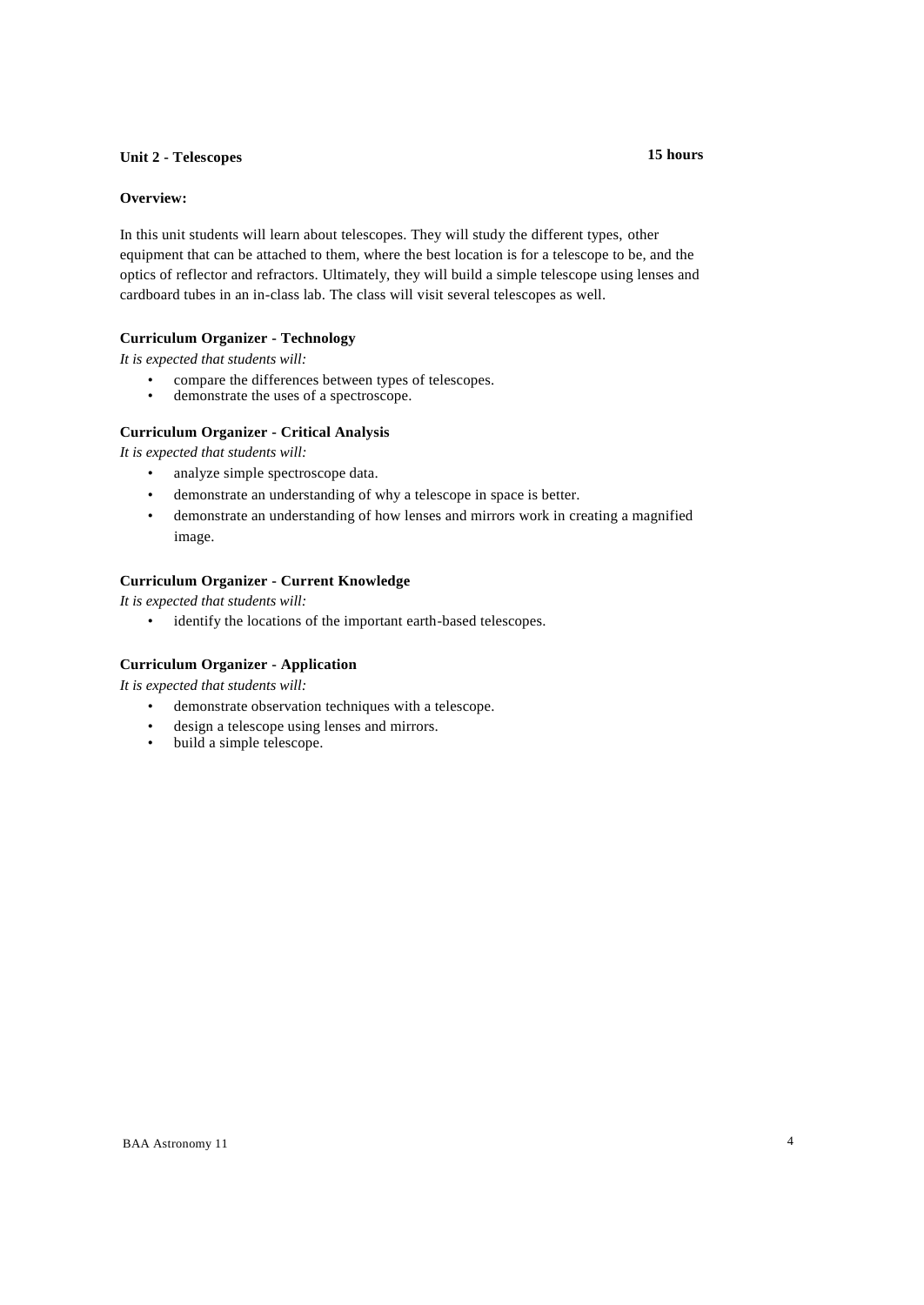# **Unit 3 - Observing Our Sky 15 hours**

# **Overview:**

Now that students have each built a telescope, they will have a chance to use it. To prepare for observing students will be trained in the art of finding their way around the night sky so they will know what they are looking at. This unit will be dedicated to that goal.

# **Curriculum Organizer - Historical Context**

*It is expected that students will:*

• relate meteor showers to the extinction of the dinosaurs.

# **Curriculum Organizer - Current Knowledge**

*It is expected that students will:*

- identify common constellations.
- identify the locations of several nebula and what they are.
- identify the locations of several galaxies and the types that exist.
- identify the locations of several star clusters.
- compare the differences between star clusters, galaxies and constellations.

# **Curriculum Organizer - Critical Analysis**

*It is expected that students will:*

- demonstrate an understanding of how the planets move around the night sky.
- demonstrate an understanding of when, how often and why solar and lunar eclipses happen.
- demonstrate an understanding of where, when and why meteor showers happen.
- demonstrate an understanding of what causes the aurora borealis.

# **Curriculum Organizer - Application**

- participate in an observing evening.
- demonstrate which planets are easily visible.
- demonstrate finding his/her way around the night sky with a star map.
- demonstrate an understanding and be able to demonstrate the phases of the moon.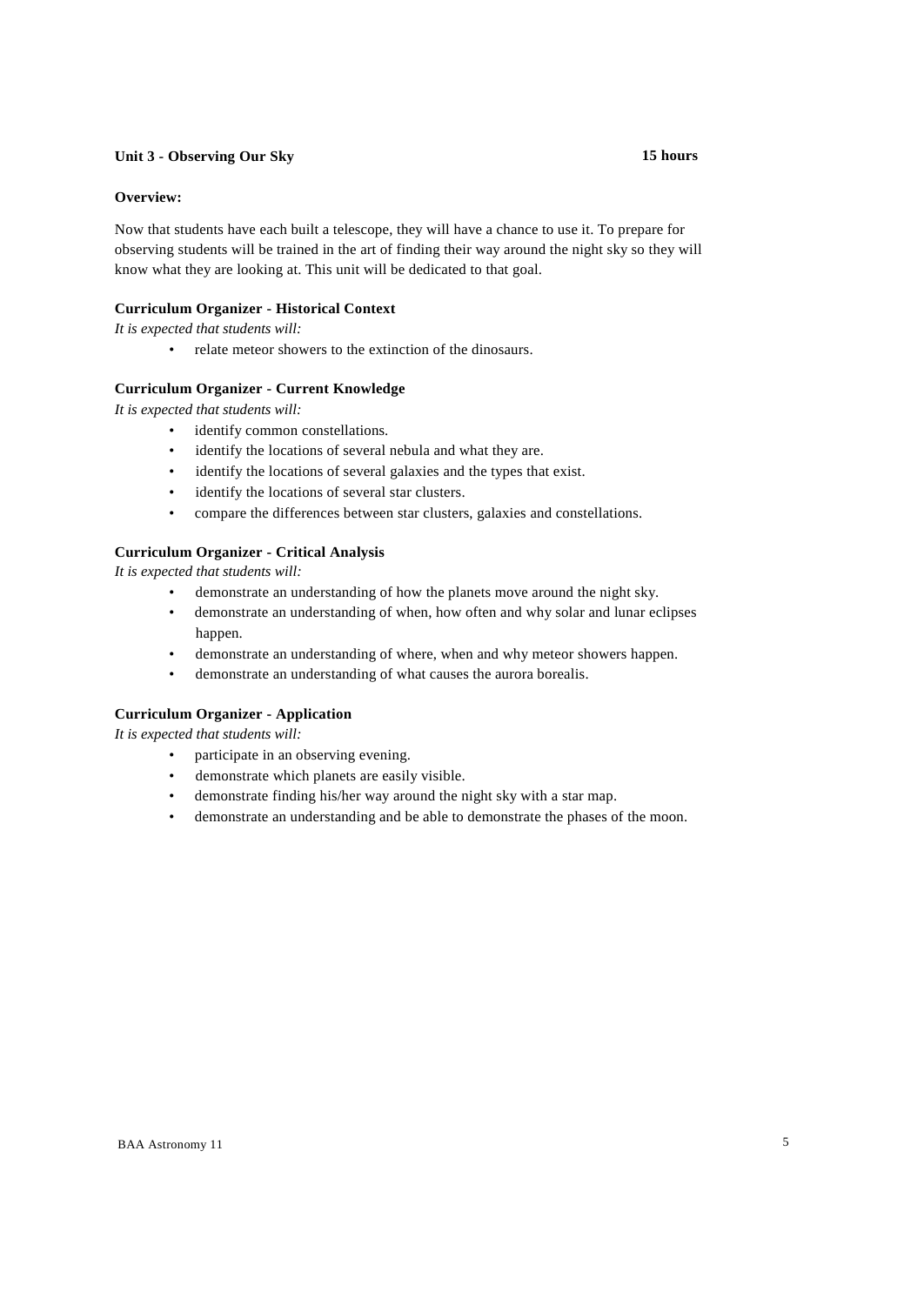### **Unit 4 - Solar System 15 hours**

# **Overview:**

In this unit students will study the solar system. By definition, the solar system consists of all objects that orbit the sun. Unfortunately it is impossible take a field trip to make observations first hand (not yet anyway) so students will do the next best thing by using the most up-to-date information on the internet. Topics include looking at how the solar system formed and then studying each part individually: the sun, the 9 planets and their moons, the asteroid belt and finally comets.

# **Curriculum Organizer - Historical Context**

*It is expected that students will:*

• demonstrate an understanding of the nebular theory of how the solar system formed.

# **Curriculum Organizer - Current Knowledge**

*It is expected that students will:*

- describe the sun and its importance to us.
- distinguish between the nine planets based upon size, location, and unique features.
- identify which planets have natural satellites (how many?) and understand, which have none (why?).
- identify the location of the asteroid belt and understand why it's there.
- describe the asteroids.
- identify the orbits of several comets including Halley's.

# **Curriculum Organizer - Critical Analysis**

*It is expected that students will:*

- demonstrate an understanding ofthe theory of how natural satellites are formed.
- discuss the theories of how our Moon formed.
- demonstrate an understanding of how rings are related to natural satellites.
- demonstrate an understanding of where comets originate.

# **Curriculum Organizer - Application**

*It is expected that students will:*

• illustrate and label a detailed picture of the structure of a comet.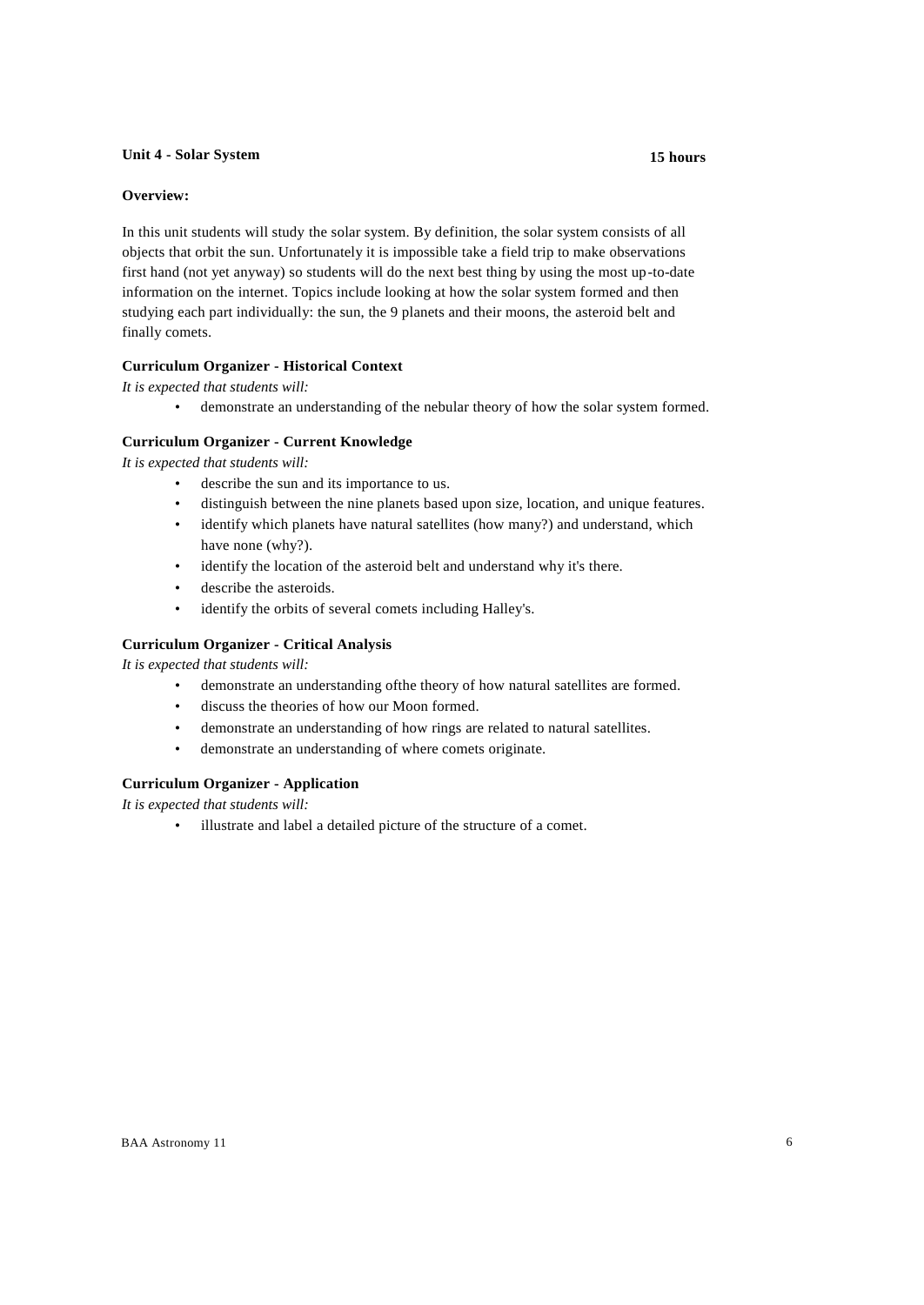# **Unit 5 - Our Galaxy 15 hours**

#### **Overview:**

The solar system contains only one of the billions of stars in our galaxy, the Milky Way. Distances in the solar system are amazing (i.e. if the sun is a basket ball, Pluto is half a pinhead about half a mile away!) but distances in the Milky Way are mind boggling! It takes light from a star on the edge thousands of years to travel across this "little" galaxy! As well, each of the stars that compose the galaxy has its own history and future depending on its size. Some of them (maybe all?) have planets in orbit around them but Earth is so far away that it is very difficult to determine.

### **Curriculum Organizer - Historical Context**

*It is expected that students will:*

• identify the different units used to measure distances in space.

#### **Curriculum Organizer - Current Knowledge**

*It is expected that students will:*

- explain how astronomers determine distances to objects in space.
- outline the dimensions of the Milky Way galaxy and how they were determined.
- recognize how close other galaxies are to us.
- demonstrate an understanding of how other "solar systems" are located.
- identify how many other "solar systems" there are.
- recognize how far away the nearest stars are.
- identify how many stars are in our galaxy and how it was determined.
- describe the different life cycles of various stars.

# **Curriculum Organizer - Critical Analysis**

- discuss the possibility of life in other solar systems.
- demonstrate an understanding of the HR diagram and relate it to stars' life cycles.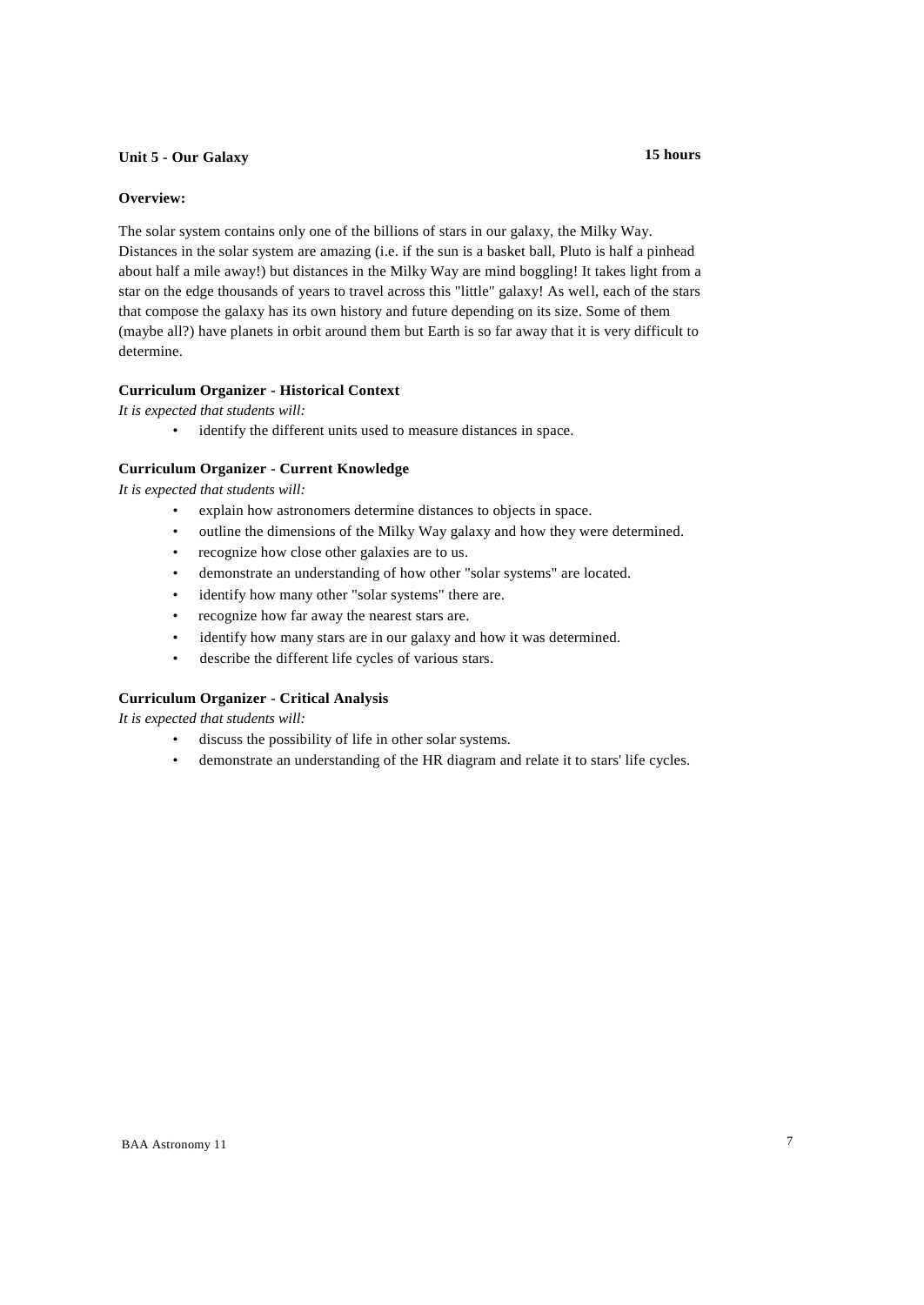### **Unit 6 - Our Universe 10 hours**

# **Overview:**

No matter what a person believes, the beginning ofthe universe requires a leap of faith! How did it start? What was there before it began? What is beyond the edges of the Universe? All that is really known is that humanity does exist and can observe the objects around Earth. Some of those objects have given scientists clues to the origin and make-up ofthe universe.

# **Curriculum Organizer - Historical Context**

*It is expected that students will:*

• demonstrate an understanding of the Big Bang Theory and know when it is theorized to have occurred.

# **Curriculum Organizer - Current Knowledge**

*It is expected that students will:*

- identify the difference between open and closed universe theories.
- discuss evidence for open and closed universe theories.
- describe what a black hole is.
- demonstrate an understanding of what a quasar and gravitational lens are.
- demonstrate an understanding of what the vacuum in-between objects is.<br>• identify other objects such as: gelaxies, neutron stars, nebula ate.
- identify other objects such as: galaxies, neutron stars, nebula, etc.

# **Curriculum Organizer - Critical Analysis**

*It is expected that students will:*

• discuss other possible beginnings to the universe.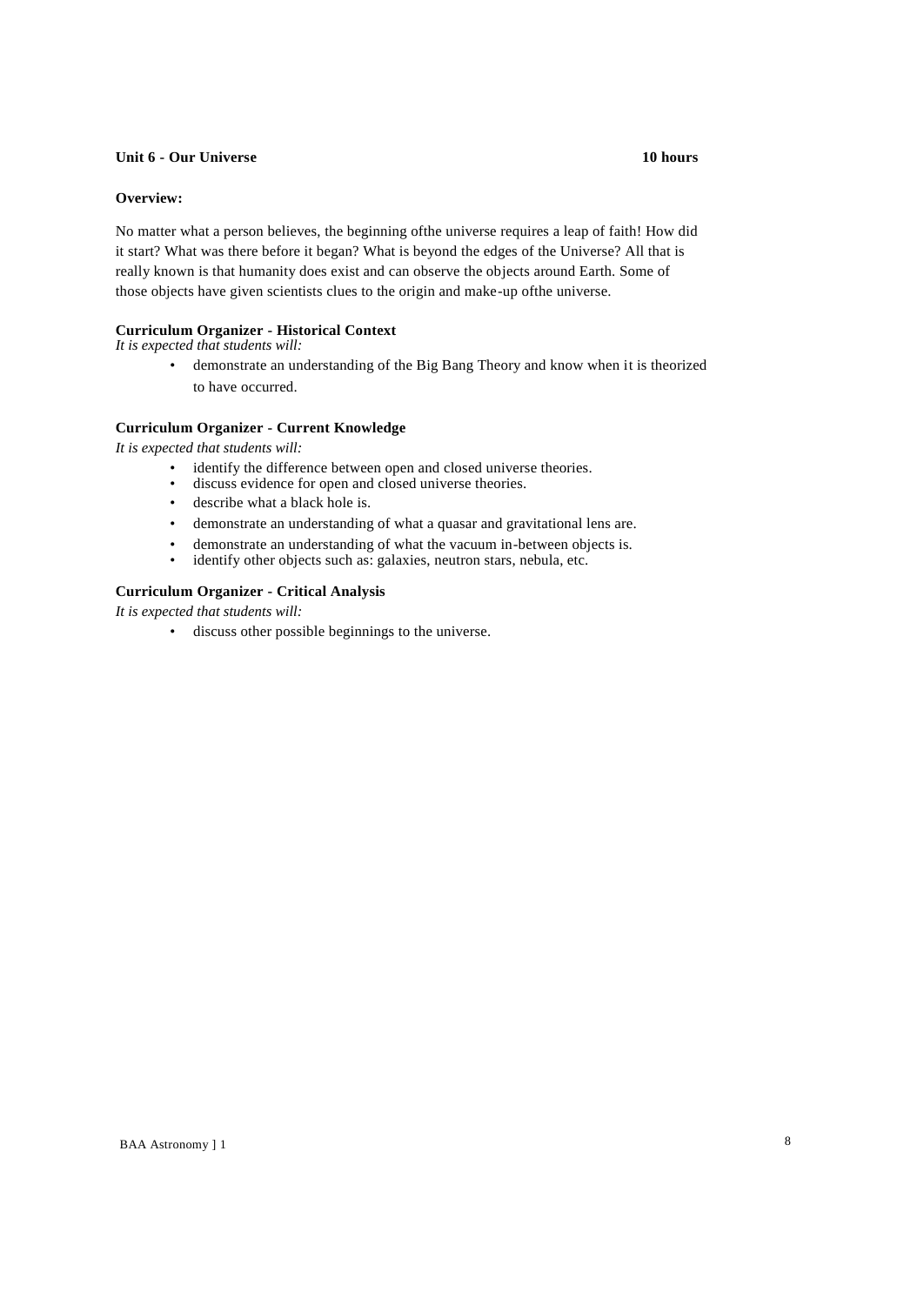# **Unit 7 - Space Program 15 hours**

# **Overview:**

People have been enthralled with space for centuries but it has only been in the last century that humans have had the technology to attempt to actually go there. And it has been a race ever since - mostly between the USA and Russia. Putting satellites and people into orbit is a very expensive endeavor which many people argue is a waste. In this unit students will weigh the costs and benefits to decide for themselves whether the space program should continue with its future plans or put all the money into the medical system and eliminating poverty.

# **Curriculum Organizer - Historical Context**

*It is expected that students will:*

- identify the role NASA has had in the history of the space program.<br>• discuss the mistakes NASA has made (i.e. Hubble and space shuttle)
- discuss the mistakes NASA has made (i.e. Hubble and space shuttle)

# **Curriculum Organizer - Current Knowledge**

*It is expected that students will:*

• describe Canada's role in space.

# **Curriculum Organizer - Future**

*It is expected that students will:*

• evaluate future missions (i.e. terraforming, etc.)

# **Curriculum Organizer - Technology**

*It is expected that students will:*

- compare associated occupations such as: astronauts, astronomers, technicians, etc.<br>• analyse the electromagnetic wave collection methods used in orbiting telescopes
- analyse the electromagnetic wave collection methods used in orbiting telescopes

# **Curriculum Organizer - Critical Analysis**

- demonstrate an understanding of the importance, pros and cons of the space program.
- debate the "moon hoax" issue
- demonstrate an understanding of the politics behind the space race and who has been involved.
- discuss the ethics of spending great sums of money on the space program when people on Earth are starving for example.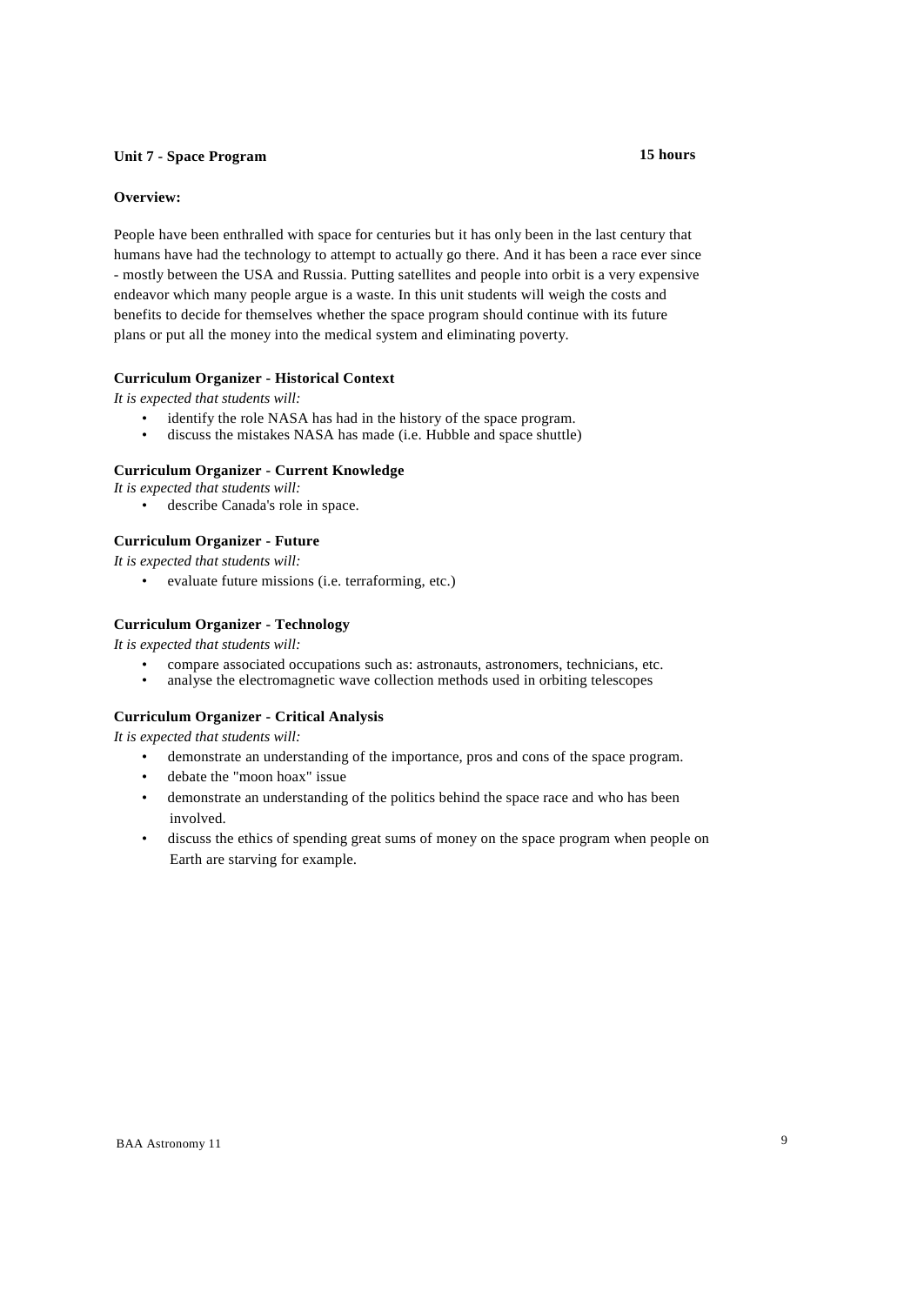# **Unit 8 - Extra Terrestrial Life 10 hours**

### **Overview:**

The existence of extra terrestrial life has been heatedly debated over the years. Some people claim to have been abducted, probed and returned to earth. There are many reports of UFO sightings and even a place called "Area 51" that is reported to be a top secret US site where there is a UFO and aliens! In this unit students will study extra terrestrial life in the micro-organism form as well as the full grown. There have been claims of Martian fossils, DNA strands in space and possible life under the ice on Europa. If any of these turn out to be true it certainly lends credibility to the possibility of other life in the Universe!

# **Curriculum Organizer - Historical Context**

*It is expected that students will:*

- demonstrate an understanding of why ancient astronomers believed there was life on Mars (seasons, canals).
- describe what Martians were believed to look and act like (Orson Wells).

### **Curriculum Organizer - Current Knowledge**

*It is expected that students will:*

- identify the evidence that has been found of DNA strands floating in space.
- describe UFO sightings/abductions that have been reported.

# **Curriculum Organizer - Critical Analysis**

- evaluate the likelihood of life under the ice on Europa.
- estimate the probability of other life forms (aliens) elsewhere in the universe.
- evaluate the credibility level of reported sightings/abductions based upon available evidence.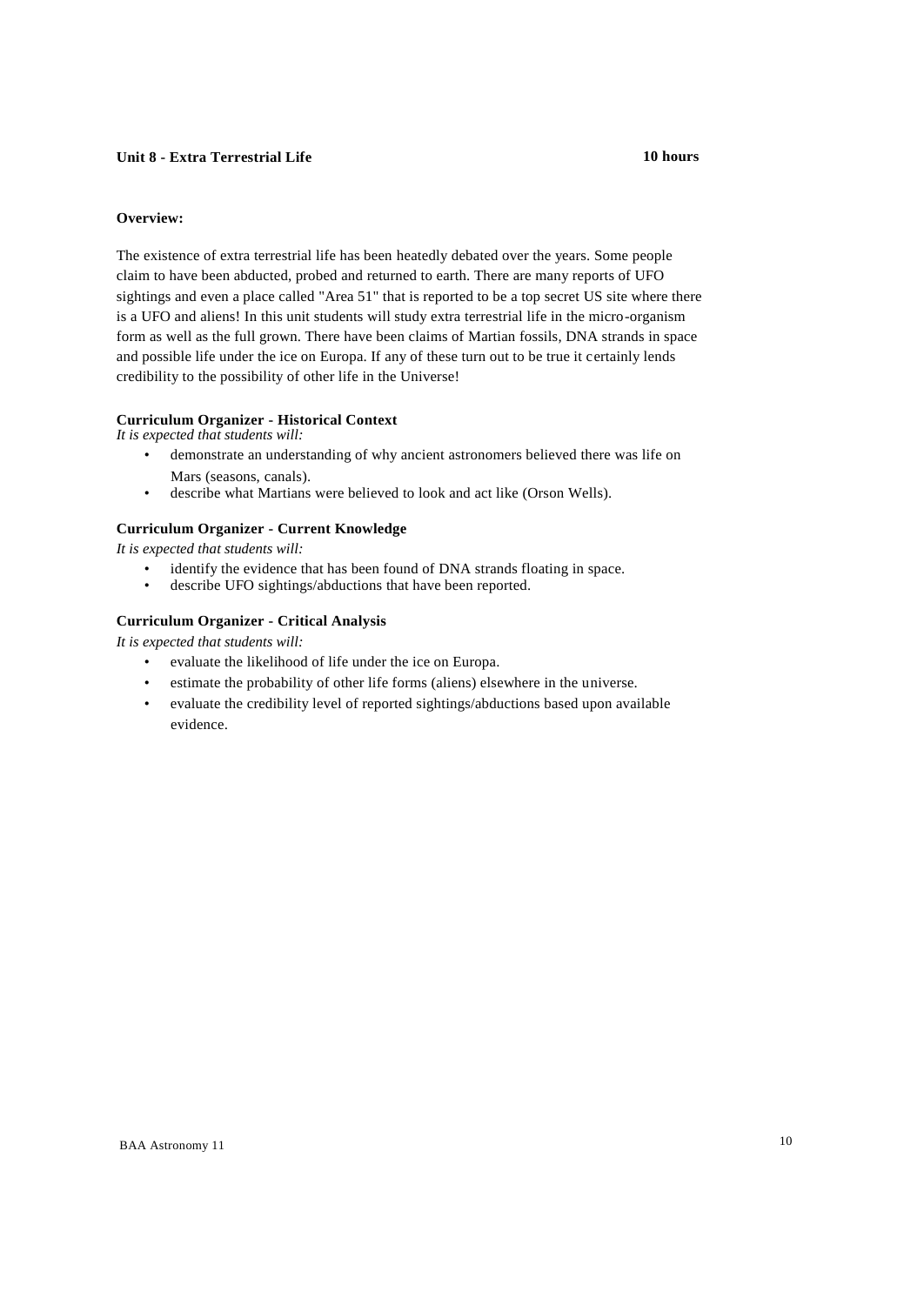### **Unit 9 - Science Fiction 15 hours**

# **Overview:**

Most ofthe course is spent studying the scientists version of astronomy. The last unit takes a look at the science of the imagination in the form of science fiction. Students will have a look at the predictions made in science fiction and how accurately science is portrayed. They will be reading several short stories and watching several movies so that they can critique them in terms of how realistic they are.

# **Curriculum Organizer - Future**

*It is expected that students will:*

- study various samples of fiction where the imagination predicted scientific advances. For example:
	- o Breaking the sound barrier.
	- o Man landing on the moon.
	- o Exceeding the speed of light, Einstein, Warp Speed.

# **Curriculum Organizer-Technology**

*It is expected that students will:*

• analyze current literature and movies for scientific accuracy (i.e. Star Trek).

#### **Curriculum Organizer - Critical Analysis**

*It is expected that students will:*

- display an understanding of a good cross-section of science fiction material including:
	- o Orson Wells' radio broadcast
	- o Isaac Asimov short stories

o 2010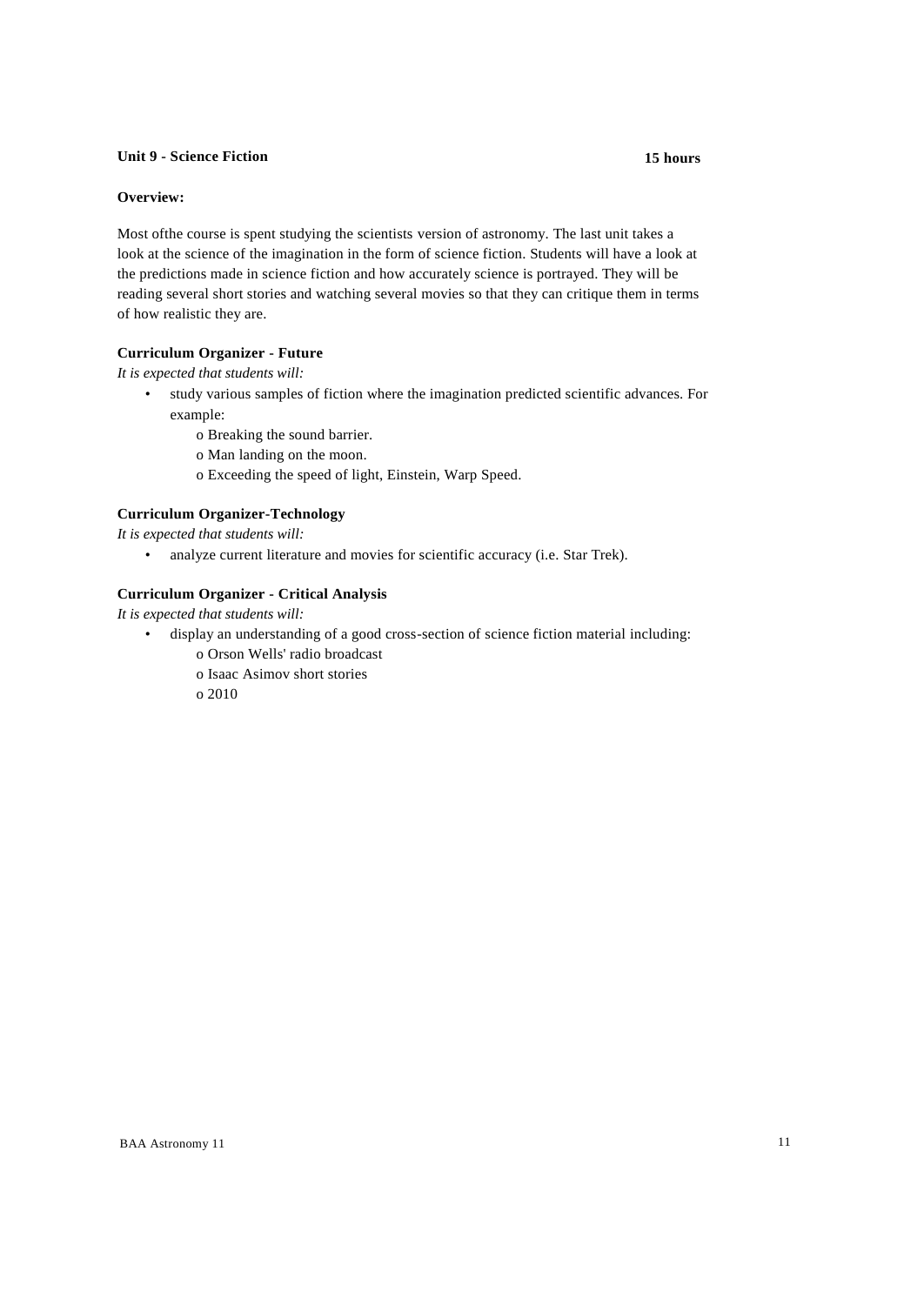# **Instructional Component:**

- Independent instruction
- Direct instruction
- Indirect instruction
- Interactive instruction
- Modeling
- Research projects
- **Brainstorming**
- Group work
- Videotapes
- Cassette tape
- Field trips
- Observation evenings

### **Assessment Component:**

- Effective formative assessment via:
	- o Clearly articulated and understood learning intentions and success criteria
	- o Questions posed by students, peers and teachers to move learning forward Discussions and dialogue
	- o Feedback that is timely, clear and involves a plan
	- o Students are resources for themselves and others peer and self-assessment
	- o Student ownership

Formative assessment used to adapt learning experiences and inquiry plans on an on-going basis to meet specific learning goals.

Development, awareness and action, based upon metacognition intended to lead to learner independence and self-coaching.

### Summative Assessment:

Summative assessments will be determined as students demonstrate proficiency/mastery toward particular learning outcomes. Summative assessments and final grades will reflect the following:

- Students will work collaboratively with the teacher to determine summative achievement on assignments and letter grades based upon dialogue, and evidence of learning
- Behaviour and work habits will NOT be included when determining letter grades
- Marks will not be deducted for late work
- Extra credit and bonus marks will not be awarded
- Plagiarizing will not result in reduced marks/grades –the student will be required to demonstrate their learning authentically
- Attendance will not be considered toward letter grade
- Only individual learning demonstrated –no group marks will be used to determine grades
- Letter grades will reflect learning towards the learning outcomes articulated above
- Letter grades will be based upon criteria provided/agreed upon toward the learning outcomes
- Letter grades will be determined in relation to the learning outcomes not in comparison to the achievement of other students
- Poor work will not be assessed towards grades students will only be assessed on quality work
- Professional judgment and evidence will be used to determine final letter grade in consultation with the student
- Zeros will not be assigned to missed assignments all required assignments must be completed
- Formative or practice towards learning outcomes will not be included in final grade assessment 12
- Most recent evidence toward learning outcomes will be used to assign letter grades learning is not averaged over time